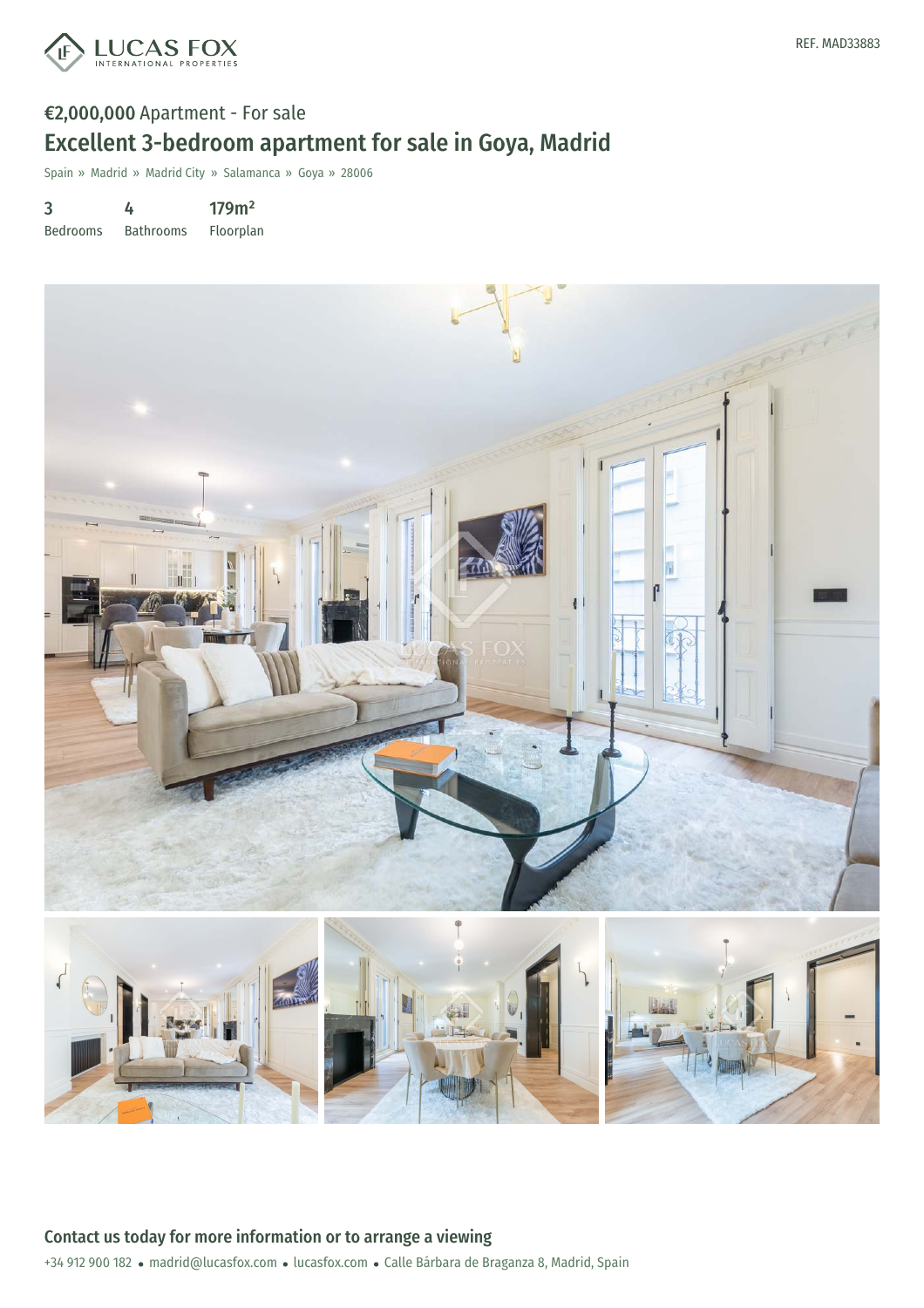

# €2,000,000 Apartment - For sale Excellent 3-bedroom apartment for sale in Goya, Madrid

Spain » Madrid » Madrid City » Salamanca » Goya » 28006

3 Bedrooms 4 Bathrooms 179m²

Floorplan

#### **OVERVIEW**

### Exclusive renovated apartment, with 3 bedrooms and 3 bathrooms with 4 balconies facing the street, for sale on the fifth floor of a building in Madrid, near the Retiro Park.

Lucas Fox Madrid presents this wonderful exterior-facing apartment, brand new in the Salamanca district, strategically located.

It is a unique home due to its design, location, views and brightness. The apartment is located on the fifth floor and has a built area of 179 m², offering 3 bedrooms, 3 bathrooms and a large living-dining room with an open and fully equipped kitchen.

Enjoy open views of the city, as well as lots of light and spaciousness from its threemeter-high ceilings and large windows. The apartment has been refurbished to a high standard with carefully selected materials and design, with restored double-glazed windows, high-resistance flooring, marble, central heating by radiators and ducted air conditioning.

The building has a concierge service.



[lucasfox.com/go/mad33883](https://www.lucasfox.com/go/mad33883)

Lift, High ceilings, Natural light, Air conditioning, Balcony, Double glazing, Equipped Kitchen, Exterior, Heating, Renovated, Storage room, Views